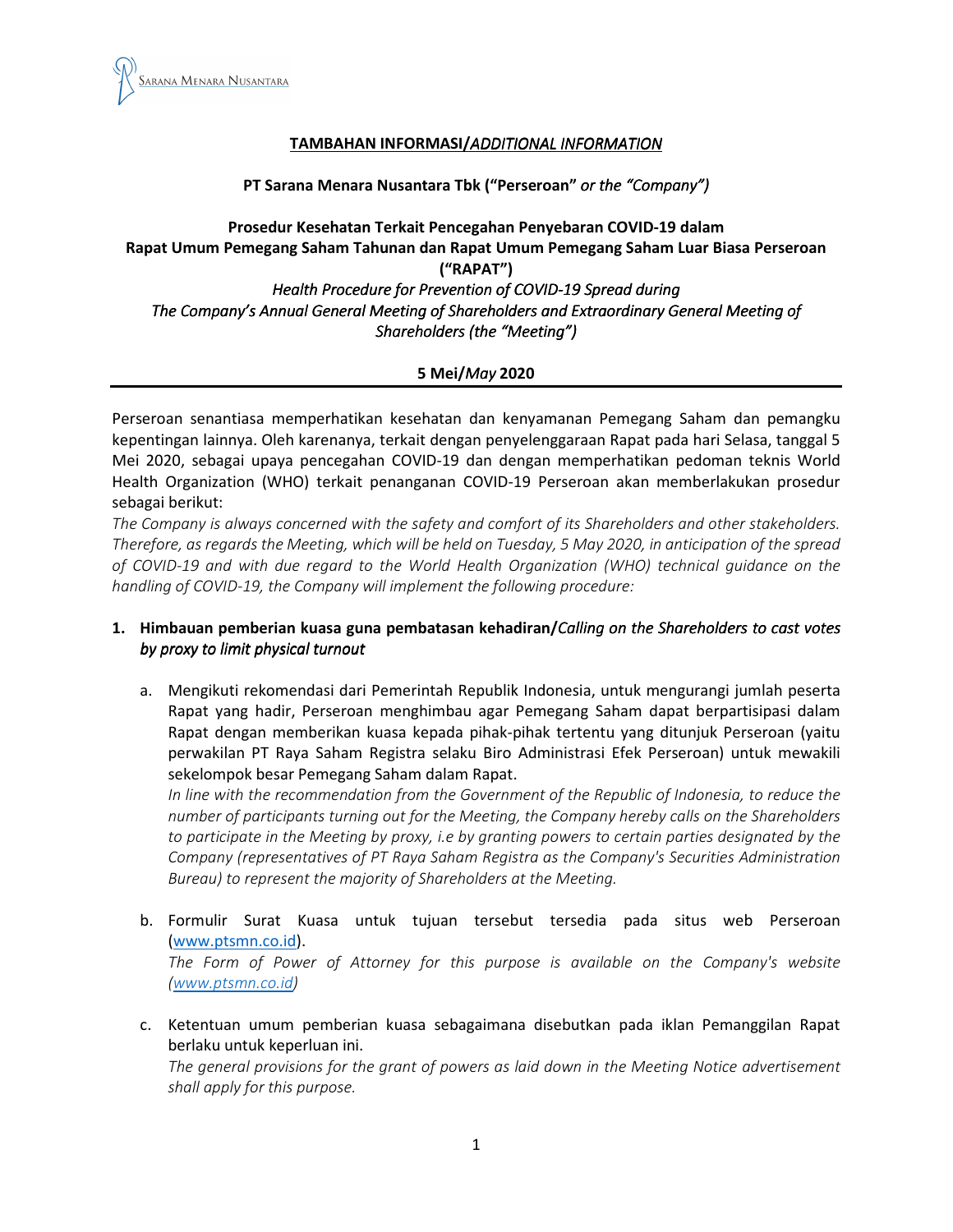

## 2. Melakukan pemeriksaan suhu tubuh dan meminta Pemegang Saham atau Kuasanya mengisi surat pernyataan/Checking the participants' body temperature and asking the Shareholders or their Proxies to complete a declaration letter

a. Jika terdapat Pemegang Saham atau Kuasanya yang memiliki suhu tubuh lebih dari 37,5°C atau mengalami gejala flu dan/atau batuk dan/atau demam, maka petugas berhak menolak Pemegang Saham atau Kuasanya untuk memasuki lokasi Rapat dan meminta Pemegang Saham atau Kuasanya tersebut untuk segera meninggalkan lokasi Rapat dan menuju fasilitas pelayanan kesehatan terdekat.

If the Shareholder or his/her Proxies have a body temperature of more than 37.5 °C or show symptoms of flu and/or cough and/or fever, the meeting helpers have the right to prohibit the Shareholder or his/her Proxies from entering the Meeting premises and ask such Shareholder or his/her Proxies to immediately leave the meeting premises and visit the nearest health care facility.

b. Sebelum memasuki ruangan Rapat, Pemegang Saham atau Kuasanya wajib menyerahkan Surat Pernyataan yang pada intinya menyatakan:

Before entering the Meeting room, the Shareholder or his/her Proxies must submit a declaration letter, which basically contains a statement that:

- 1) Pemegang Saham atau Kuasanya dalam kondisi sehat; dan The Shareholder or his/her Proxies are in good health; and
- 2) Dalam waktu 14 hari sebelum Rapat tidak melakukan perjalanan dan/atau transit di negaranegara dengan transmisi lokal COVID-19, atau berinteraksi atau kontak fisik dengan orang yang memiliki status orang dalam pemantauan (ODP), pasien dalam pengawasan (PDP), suspek atau positif COVID-19.

In the last 14 days prior to the Meeting, the Shareholder or his/her Proxies have never travelled to and/or made a transit in countries locally infected by COVID-19, or had physical interaction or contact with any person with the status of Person Under Monitoring (PUS), or Patient Under Supervision (PUS), or COVID-19 suspect or positive patient.

Surat Pernyataan dapat diunduh pada situs web Perseroan (www.ptsmn.co.id) The Declaration Letter can be downloaded from the Company's website (www.ptsmn.co.id)

c. Perseroan berhak dan berwenang untuk melarang Pemegang Saham atau Kuasanya untuk menghadiri dan memasuki ruang Rapat dalam hal Pemegang Saham atau Kuasanya tidak memenuhi syarat berdasarkan protokol kesehatan sebagaimana dijelaskan di atas. The Company has the right and authority to prohibit the Shareholder or his/her Proxies from

attending the Meeting and entering the Meeting room if such Shareholder or his/her Proxies fail to meet the requirements set down under the health protocol described above.

d. Untuk memastikan Pemegang Saham atau Kuasanya yang dilarang hadir tersebut tetap mendapatkan haknya, yaitu memberikan suara dalam Rapat, maka Perseroan menyediakan Formulir Surat Kuasa yang dapat diisi Pemegang Saham sebelum meninggalkan lokasi Rapat. To ensure that the Shareholder or his/her Proxies that are prohibited from attending the Meeting retain the right to vote at the Meeting, the Company will provide the Form of Power of Attorney, which can be completed by the relevant Shareholder or his/her Proxies before leaving the Meeting area.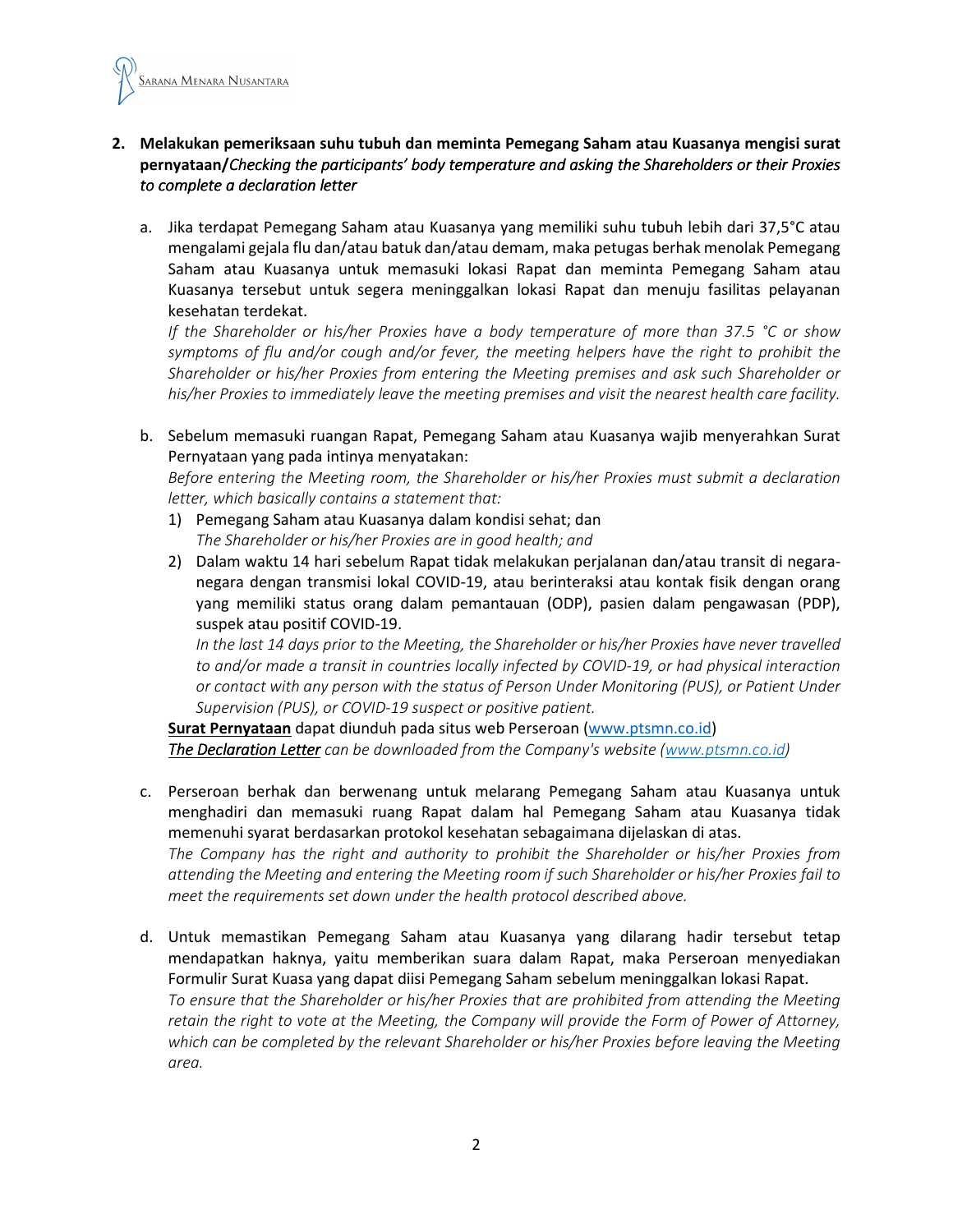

#### 3. Penggunaan Masker Kesehatan/Use of Health Masks

Masker kesehatan akan disediakan di meja registrasi. Pemegang Saham atau Kuasanya yang akan menghadiri Rapat wajib mengenakan masker kesehatan tersebut selama berada di lokasi Rapat. Health masks will be provided at the registration desk. The Shareholder or their Proxies that will participate in the Meeting are required to wear the health mask while on the Meeting premises.

#### 4. Hand Sanitizer

Hand Sanitizer akan disediakan di meja registrasi dan beberapa titik di ruang tempat Rapat berlangsung untuk dapat digunakan sebagaimana perlunya.

Hand Sanitizer will be provided at the registration desk and at several points in the Meeting room for use by the participants as necessary.

## 5. Kebijakan Social Distancing/Social Distancing Policy

Kami menghimbau kepada para Pemegang Saham atau Kuasanya dan semua peserta yang hadir untuk meminimalkan interaksi fisik antara lain dengan tidak berkerumun dan tidak berjabat tangan dengan bersentuhan kulit secara langsung.

We call on all Shareholders or their Proxies and all participants to minimize close physical interaction or contact with each other by keeping a certain distance from each other and not shaking hands with direct skin contact.

Sehubungan dengan adanya penerapan prosedur tersebut di atas, dimohon kepada para Pemegang Saham atau Kuasanya untuk datang lebih awal dari jadwal Rapat yang telah diumumkan oleh Perseroan pada tanggal 13 April 2020 di Koran Kontan dan pada situs web BEI serta situs web Perseroan (www.ptsmn.co.id).

Regarding the implementation of the above procedure, the Shareholders or their Proxies are kindly requested to come ahead of the Meeting schedule as previously announced by the Company on 13 April 2020 in Kontan Newspaper newspapers, on the IDX website as well as the Company's website at (www.ptsmn.co.id).

Demi alasan kesehatan, Perseroan tidak menyediakan makanan/minuman, Laporan Tahunan elektronik/cetak, maupun tanda terima kasih kepada Pemegang Saham yang menghadiri Rapat.

Due to health reason, the Company does not provide any food/beverage, electronic/printed Annual Report and souvenirs to the Shareholders who attend the Meeting.

Sebagai upaya Perseroan dalam melakukan upaya pencegahan COVID-19, Pemegang Saham atau Kuasanya diharapkan memperhatikan dan memantau pengumuman lebih lanjut dari Perseroan yang terdapat pada situs web Perseroan (www.ptsmn.co.id).

To keep updated on the Company's efforts to prevent the spread of COVID-19, the Shareholders or their Proxies are expected to check and monitor further announcements from the Company on the Company's website (www.ptsmn.co.id).